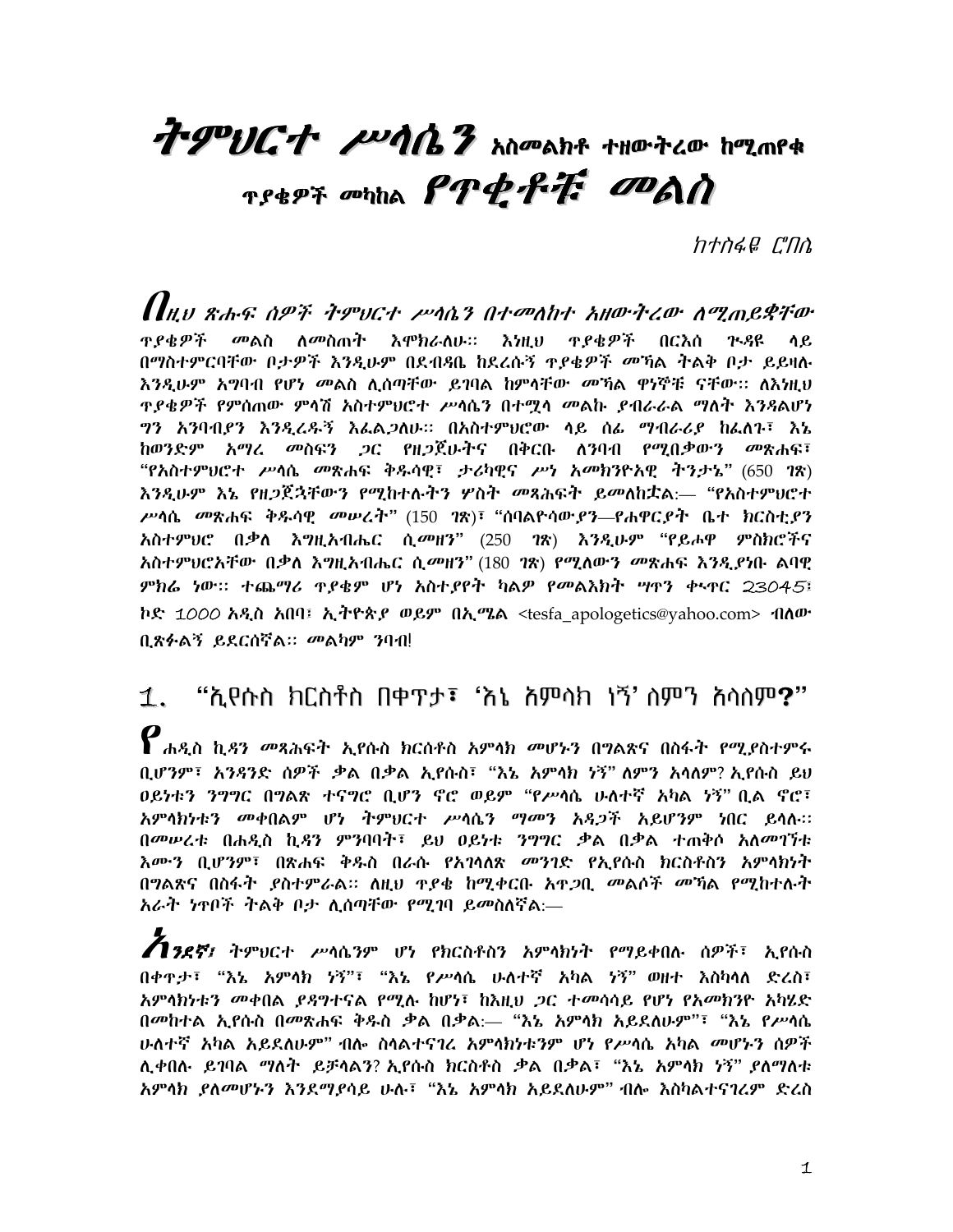አምሳክ ነው ወደሚል ድም*ጻሜ መ*ሄድ አይቻልም። ከዚህ የምንማረው እውነት ቅዱሳት መጻሕፍት ስለ ክርስቶስ አምሳክነት ወይም ስለ ትምህርተ ሥሳሴ የሚያስተምሩት ትምህርት፣ የእኛን የዐረፍተ *ነገ*ር *አካሄድ ወይም የትንታ*ኔ ዘዬ በተከተለ መልኩ እንጻልሆነ ነው።

【 [አንድ ወቅት በክርስቶስ አምሳክነት ላይ እንወያይ የነበረ አንድ የይሖዋ ምስክር፣ "እኔ ኢየሱስን ሁሉን ቻይ አምላክ አድርጌ የማልቀበልበት ምክንደት፣ ኢየሱስ በቀጥታ 'እኔ ሁሉን ቻይ አምሳክ ነኝ' ብሎ ስሳልተናገረ ነው" አለኝ፡፡ እኔም "ከዚህ ንግግርህ የተረዳሁት፣ አንድ ትምህርት ትክክል ነው ብለህ የምታምነው፣ ትምህርቱ ቃል በቃል አንተ በምትፌልገው መልክ በመጽሐፍ ቅዱስ ውስዋ ተጠቅሶ ሲገኝ ነው ማለት ነው?"ስል ዋደቄ አቀረብሁለት፡፡ እርሱም በሙሉ ልብ ቈፍጠን ብሎ፣ "እንዴታ፤ የመጽሐፍ ቅ**ፉስ አማኒ እንደ መሆ**ኔ መጠን መጽሐፍ ቅዱስ ቃል በቃል *ያልነገ*ረኝን ነገር አሳምንም" አለኝ። እኔም፣ "እንግዲያው *መ*ጽሐፍ ቅዱስ 'ኢየሱስ ሊቀ *መ*ልአክ ሚካኤል ነው' ወይም ' ኢየሱስ አምሳክ ለሥራ ሲነሣሣ በመጀመሪያ የፌጠረው ፍጡር ነው' የሚሉትን የመጽሐፍ ቅዱስ ምንባባት አሳየኝ" አልሁት፤ እርሱም ዋቂት ካሰበ በኋላ፣ "*መ*ጽሐፍ ቅዱስ *ቃ*ል በቃለ፣ 'ኢየሱስ ሚካኤል ነው' ባይልም፣ ይህ ዐይነቱ ሐሳብ ያሳቸው *የመ*ጽሐፍ ቅዱስ ክፍሎች አሉ" አለኝ። *መ*ጽሐፍ ቅዱስ ቃል በቃል፣ "ኢየሱስ ሊቀ *መ*ልአክ ሚካኤል *ነ*ው" ወይም "ኢየሱስ አምሳክ ለሥራ ሲነሣሣ በመጀመሪያ የፌጠረው ፍጡር *ነ*ው" በማይልበት ሁኔ*ታ*፣ "ይህ ዐይነት ሐሳብ ያሳቸው የመጽሐፍ ቅዱስ ክፍሎች አሉ" በሚል፣ "ኢየሱስ ሊቀ *መ*ልአክ ሚካኤል ነው"፣ "ኢየሱስ አምሳክ ለሥራ ሲነሣሣ በመጀመሪያ የፌጠ ረው ፍጡር ነው" ብለህ የምታምን ከሆነ፣ "ቃል በቃል ካልተጠቀሰ አሳምንም" የሚለው አቋምህ ከዚህ ሐሳብ *ጋ*ር እንዴት ታስታርቀዋለህ አልሁተ፡፡ የዚህ ጽሑፍ አንባቢ ልብ ሊለው የሚገባ ቀ<u>ጭ ነገር፣ መጽሐፍ ቅዱስ አንድን ሐሳብ ቃል በቃል እኛ በምን</u>ፌልገው *መ*ልክ አልተናገረውም (አላቀረበውም) ማለት፣ ከዚህ ተቃራኒው ሐሳብ ተክክል ነው ማለት አይደለም።

 $\boldsymbol{U}$ ብተኛ፤ የክርስቶስን አምላክነት የማይቀበሉ ሰዎች ኢየሱስ ክርስቶስ አምላክ እንደ ሆነ በግልጽ የሚያስተምሩትን የመጽሐፍ ቅዱስ ምንባባት የተለየ ትንታኔ ይሰጣቸዋል። ለምሳሌ:— *የይሖዋ ምስክሮች ዮሐን*ስ 1÷1፤ 1÷18፤ 20÷28 ሳይ ኢየሱስ በ**ግልጽ "አምሳክ" እንደ ተባ**ለ *የሚቀ*በሉ ቢሆንም<sup>1</sup>፣ "አምሳክ መባሉ አምሳክ መሆኑን የሚያስተምር ሳይሆን፣ የአምሳክ እንደራሴ/ወኪል መሆኑን የሚደሳይ ነው" የሚል ትንታኔ ደቀርቡለታል፡፡ ከዚህ የምንማረው እውንት ኢየሱስ ክርስቶስ በቀዋታ/ቃል በቃል፣ "እኔ ሁሉን ቻይ አምላክ ነኝ"፣ "እኔ የሥላሴ ሁለተኛ አካል ሃኝ" ቢል እንኳ፣ ለዚህ አነ*ጋ*ገሩ የተለየ ትንታኔ በመስጠት፣ "'ኢየሱስ፣ እኔ ሁሉን ቻይ አምሳክ ነኝ' ማለቱ ሁሉን ቻይ አምሳክ ነው ለማለት ተፌልጎ ሳይሆን ወይም የሥሳሴ ሁለተኛ አካል መሆኑን ለማስተማር ሳይሆን፣ በውክልና ደረጃ አምላክ ተብሎ መሰየሙን ለማስረዳት ነው" የሚል ወይም ከዚህ *ጋ*ር የሚመሳሰል ትንታኔ ይቀርብለት እንደ ነበር *መገመት አጻጋች አይሆንም። ስለዚህ ኢየ*ሱስ ክርስቶስ ቃል በቃል፣ "እኔ ሁሉን ቻይ አምላክ *ነ*ኝ"፤ "እኔ የሥሳሴ ሁለተኛ አካል ነኝ" ቢልም ንግግሩ ለትር*ጓ*ሜ አማራጭ ትንታኔ አይበጅለትም ብሎ ማሰብ ስሕተት ነው፡፡ ከዚህ የምንማረው ጕዳይ አንድ ነገር እኛ በምንፌልገው *መ*ልኩ በቀ<u>ምታ መጠቀሱም ሆነ ደለመጠቀሱ፤ በርእስ ጕዳዩ ላይ ደለውን ክር</u>ክር *የማ* ያስወግድ አይሆንም<sup>2</sup>።

<sup>&</sup>lt;sup>1</sup> በቅርቡ ከአስተምሀሮአቸው *ጋ*ር እንዲጣጣም በማሰብ፣ በአማርኛ ቋንቋ ተርጕ*መ*ው ለንባብ *ያቀ*ረቡት የሐዲስ ኪዳን ቅጅ፣ በእነዚህ ክፍሎች ኢየሱስ አምላክ እንደ ተባለ ይህም ኢየሱስ ለአብ ያለውን ውክልና እንደሚያሳይ ይገልጻል።

 $^2$  እኔና ወንድም አማሪ መስፍን ትምህርተ ሥሳሴን በማስተምርበት ወቅት፣ አብና ወልድ የተለያዩ አካሳት *መ*ሆናቸውን ሰዋስዋዊ ሙግት ማቅረብ ስለነበረብኝ በዮሐንስ 1÷1 ሳይ የሚከተለውን ሙግት 0ቀረብሁ:— ዮሐንስ 1÷1 ሳይ "*ጋ*ር" ወይም "ዘንድ" ተብሎ በአማርኞቹ ቅጆች ሳይ የተተረኈ*መ*ው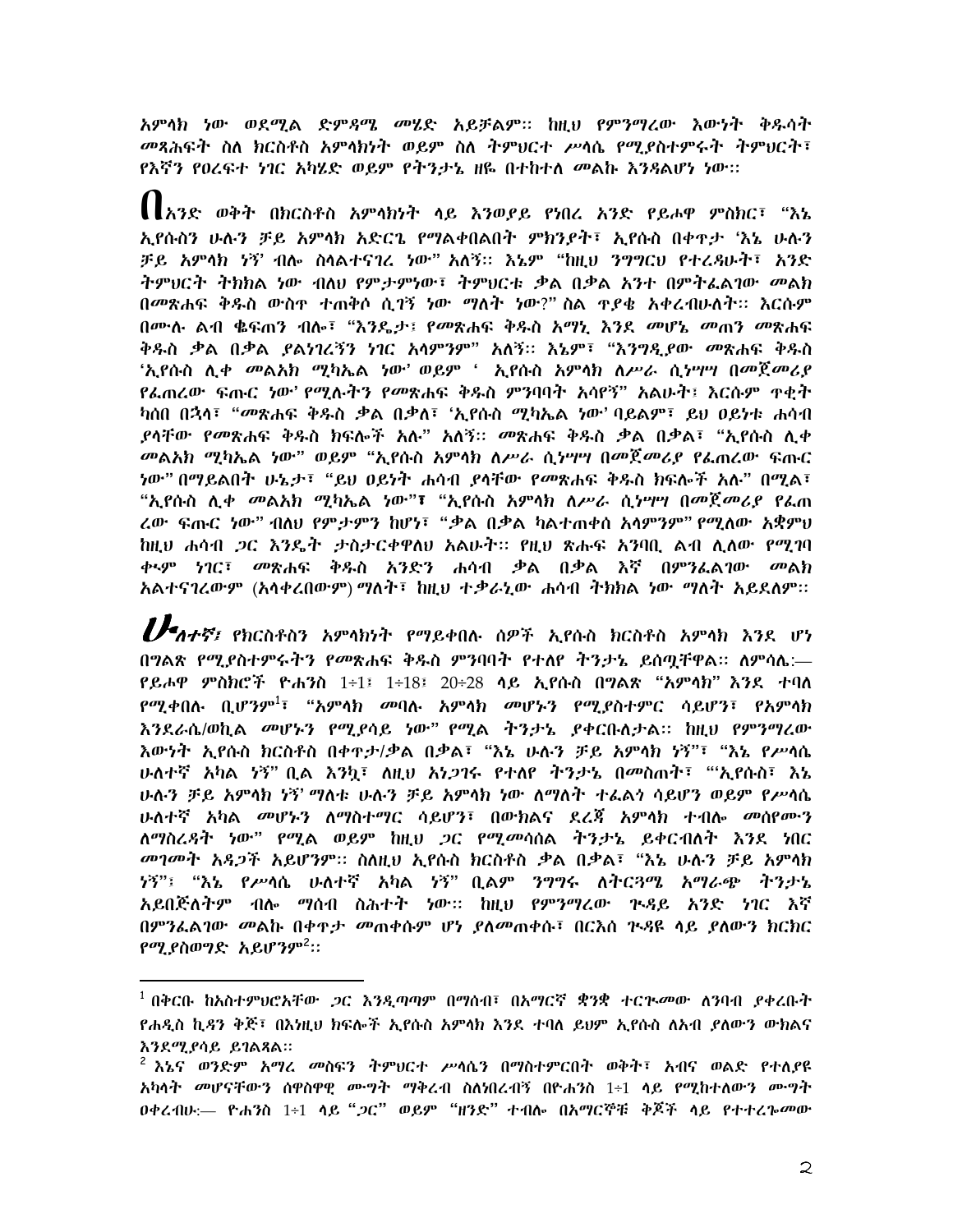**///**<br>// *ስተኛ፤* ከወንጌሳት የምንማረው ትምህርት የኢየሱስ ክርስቶስ አገልግሎት ቀዳማይ ተልእኮ *አብን መግ*ለዋ፣ *አብን ማክ*በር እንዲሁም ሰዎችን ከአብ *ጋ*ር ማስታረቅ ነው (ለምሳሌ የሚከተሉትን ክፍሎች ይመለከቷል:— ማቴዎስ 11÷27፤ ዮሐንስ 14÷6፤ 17÷4)። ሐዋር*ያ*ው ጳውሎስም የኢየሱስ ክርስቶስ ቀዳማይ ተልእኮ ራሱን እንደ ባርይ ዝቅ በማድረግ እግዚአብሔርን *ግ*ስከበር እንጂ፣ ራሱን ከፍ ማድረግ አይደለም (ፊልጵስዩስ 2÷6-7 ጳውሎስ ይህን ንግግር *የተናገሬው ክ*ርስቲ*ያኖች እ*ርስ በርስ *መ*ከባበር እንዳለባቸው ባስተማረበት ዐውድ ነው)፡፡ ኢየሱስ ክርስቶስ በቀዋታ አምሳክ ነኝ ቢል ኖሮ የመጀመሪያው መቶ ክፍለ ዘመን ላይ የነበሩ አይሁድ <u>ጕዳዩን እንደ ትልቅ ዕብደት ይቈዯሩት ነበር፡፡ ስለዚህ ማንነቱን አለዝቦ ደቀ መዛሙርት</u> በሂደት የክርስቶስን ግብር፣ ሕይወትና ትምህርት በመመልከት ወደዚህ ድምጻሜ እንዲደርሱ እንደ ፌስገ መጽሐፍ ቅዱስ ያስተምራል።

 $\boldsymbol{A}$ ራተኛ፤ ይህ እውን በሆነበት ሁኔታ እንኳ፤ ቅዱሳት መጻሕፍት ኢየሱስ ራሱን ሁሉን ቻይ አምሳክ አድርጎ ያቀረበባቸው በርካታ የሐዲስ ኪዳን ምንባባት አሉ። ከዚህ ውስዋ ዋቂቶቹን እንመልከት:—

- U. *ኢየሱስ አምሳካዊ ክብር አለው። ኢ*የሱስ ሰዎች አብን እንደሚደከብሩ ሁሉ እርሱንም እንዲያከብሩ አስተምሮአል (ዮሐንስ 5÷23)፡፡ ሃይማኖታዊ ስግደትን በሚደመለክትበት ዐውድ ውስዋ፣ ኢየሱስ አምሳካዊ ስግደት ተቀብሎአል (ማቴዎስ 14÷33፤ 28÷17)፡፡ ጸሎታቸውን ስምቶ ምሳሽ በሚሰዋበት ሁኔታ ውስዋ ደቀ መዛሙርት ወደ እርሱ እንዲጸልዩ አስተምሮአል (ዮሐንስ 14÷14)፡፡ ኢየሱስ ሰዎች እግዚአብሔር አብን እንደሚደምኑት ሁሉ በእርሱም ላይ እምነት እንዲኖራቸው አበረታቶአል (ማቴዎስ 9÷28፤ ዮሐንስ 14÷1)። ኢየሱስ ሰዎች ከሥጋ ዘመዶቻቸው ይልቅ እርሱን መውደድ እንጻለባቸው አስተምሮአል (ማቴዎስ 10÷37፤ ሉቃስ 14÷26፤ ዮሐንስ  $14 \div 15:21$  :  $15 \div 10$ )::
- **ለ.** *ኢየሱስ አምሳካዊ ባሕርይ አለው።* **ኢ**የሱስ ልክ እንደ አባቱ ስለሆነ እርሱን ማየት ማለት አባቱን እንደ ማየት እንደ ሆነ ተናግሮአል (ዮሐንስ 14÷7-10)፡፡ ኢየሱስ ደቀ መዛሙርቱ በሚገኙበት ስፍራ ሁሉ እንደሚገኝ (አኀዜ/መሳኤ ከኣሉ) እንደ ሆነ ተናግሮአል (ማቴዎስ 18÷20፤ እንዲሁም የሚከተለውን ክፍል ይመለከቷል ማቴዎስ 28÷20)፡፡ ኢየሱስ ፍዋረታት ከመፌጠ ራቸው በፊት እንደ ነበር ተናግሮአል። ይህ ደግሞ ጅማሮ የሌለው፣ ዘሳለማዊ የሆነ አምሳክ እንደ ሆነ የሚያስተምር ነው (ዮሐንስ 8÷58-59፤ 17÷5)። በብሉይ ኪዳን ያህዌ "እኔ እኔ ነኝ"

ኖግሪክ ቃል ("ፕሮስ" "πρὸς")፣ በእንግሊዝኞቹ የመጽሐፍ ቅዱስ ቅጆች ላይ የተተረኈመው "with" ተብሎ *ነ*ው፡፡ በሐዲስ ኪ*ዳን ግሪክ* ሰዋስው፣ "ፕሮስ" "<sub>πρ</sub>òς" **የሚለው ቃል በተሳቢ ሙያ** (objective case) በሚቀደምበት ጊዜ መስተ*ጋ*ብርን/ግንኙነትን ያመለክታል፤ ይህ ደግሞ ወልድ በአብ ውስዋ ያለ ንግረተ ቃል ሳይሆን ከአብ *ጋ*ር አብሮ የሚኖር አካል መሆኑን ያሳያል። በዚህ የትምህርት ፕሮግራም አዘውተሮ ወደ ጉባኤው ይመጣ የነበረ አንድ ሰው፣ "ዮሐንስ 1÷1 ላይ አብና ወልድ የተለያዩ አካላት መሆናቸውን ለመግለጽ ቢፌልግ ኖሮ፣ በዚህ ክፍል "ፕሮስ" "πρὸς" ከሚለው የግሪክ ቃል ይልቅ "*ፓ*ራ" "παρά" **የሚለውን የግሪክ ቃል ይጠቀም ነበር። ስለዚህ "ፓራ**" "παρά" **ከሚለው ቃል ይልቅ** "ፕሮስ"  $"$ <sub>πρ</sub>ὸς" የሚለው የግሪክ ቃል ዋቅም ሳይ መዋሉ አብም ወልድም ኢየሱስ መሆኑን ያሳያል" የሚል ሙግት ዐቀረበ። እኔም የሙግት አካሄድህ የተሳሳተ ነው ስል ግለሰቡን ተቃወምሁ። ሙግተህ፣ "ፕሮስ" "πρὸς" **ከሚለው ቃል ይልቅ "ፓራ**" "παρά" **የሚለው ቃል በቦታው ላይ ተጠቅሶ ቢገኝ ይሻለኛል** ሳይሆን፣ ተጠቅሶ የተገኘው ቃል ("ፕሮስ" "πρὸς") በተሳቢ ሙያ ሲቀደም ግንኙነትን ያሳያል ወይስ አያሳይም የሚል ሙግት ነው ማቅረብ የሚኖርብሀ አልሁት፡፡ ምክንያቱም "ከዚህ ቃል ይልቅ ይህ ቃል ቢጠቀስ ይሻለኛል" የሚለው የግለሰቡ የሙግት አካሄድ፣ "መጽሐፍ ቅዱስ እኔ በፌለግሁበት መንገድ ካልተጻፌ፣ ልቀበለው እቸገራለሁ" የሚለውን *መቅድመ* እሳቤ በቅድ*መ* ሁኔ*ታ ያ*ስገባ ስለሆነ።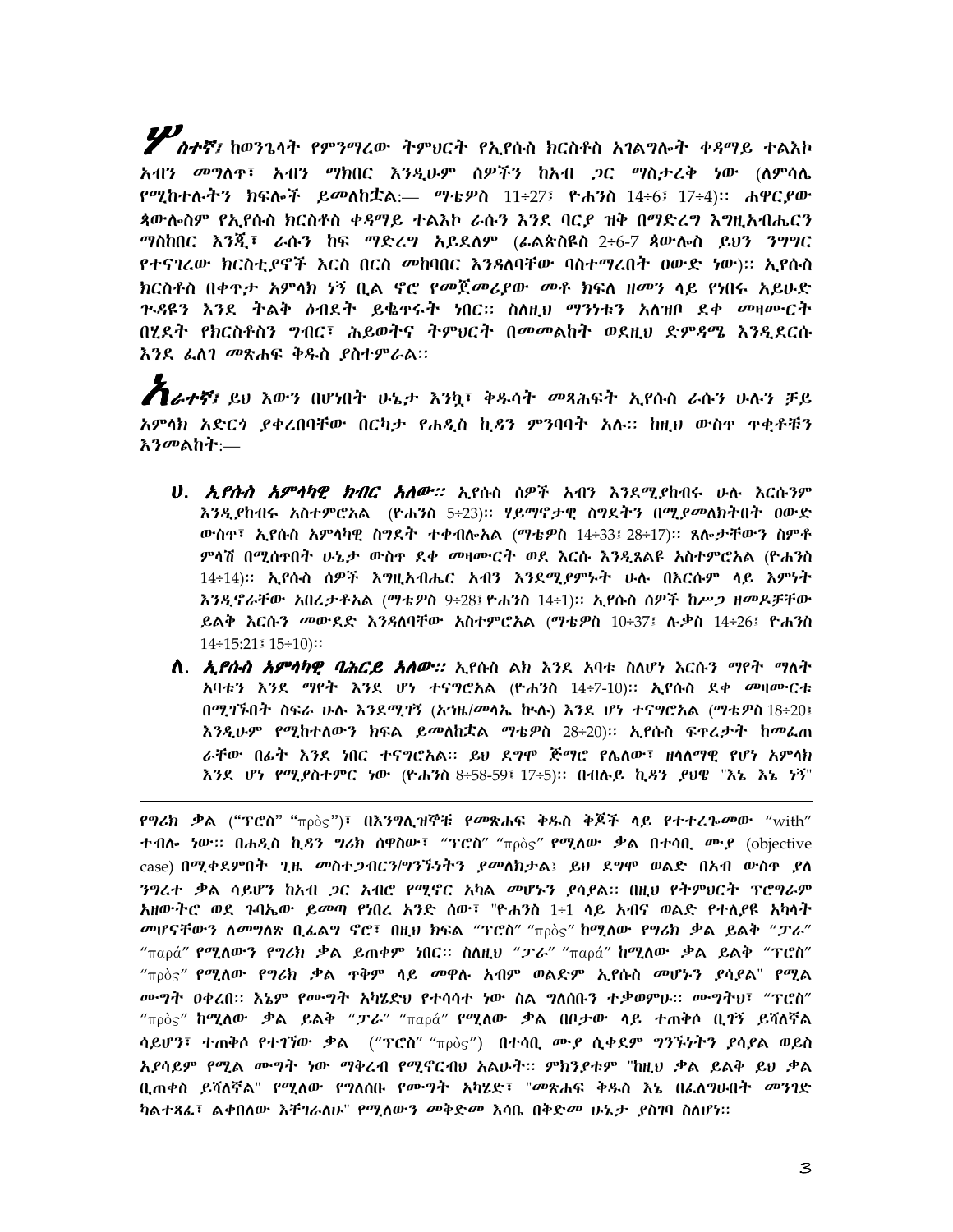እንዳለው ሁሉ ኢየሱስም "እኔ እኔ ነኝ" ብሎአል (ዮሐንስ ፤ 4:26፤ 6:20፤ 8:24:28:58፤ 13:18-19፤ 18:5-8፤ ከሚከተሉት ክፍሎች ጋር ያነጻጽሩ ዘዳግም 32÷39፤ ኢሳይያስ 41÷4፤ 43÷2:5:10-11:25፤  $46 \div 4:52 \div 6$ ::

- **ሐ.** *ኢየሱስ አምሳካዊ ግብር አለው።* **ኢ**የሱስ ክርስቶስ ከተፈዋሮ ሕግጋት ሁሉ በላይ እንደ ሆነ ተናግሮአል፡፡ ይህ ደግሞ በብሉያት አብ የተፌኖሮ ሕግጋት ጌታ የሆነበትን ሁኔታ ታሳቢ  $R$ ደረገ ነው (ለምሳሌ የሚከተሉትን ክፍሎች ይመለከቷል ማቴዎስ 8÷23-27፤ 14 ÷13-33፤ ከሚከተሉት ክፍሎች *ጋ*ር *ያነጻጽሯ*ል መዝሙር 77÷16-20፤ 104÷4-9፤ 107÷23-30)። ልክ እንደ አብ ሥልጣናዊ ቃል ይናገራል። እንደ ነቢያት "የሥራዊት አምሳክ እግዚአብሔር እንዲህ ይሳል" ሳይሆን፣ "እኔ *ግን እንዲህ እሳችኋ*ለሁ" የሚለውን *ንግግ*ር ብሉ<sub>፡</sub>ዖት ከሚያስተምሩት ትምህርት ጋር በማነጻጸር ተናግሮአል (ለምሳሌ ማቴዎስ 5÷18:26፤ ማርቆስ 3÷28፤ ሉቃስ 4÷24፤ ዮሐንስ 1÷51)። የሰዎችን ኀጢአት ይቅር እንደሚል አስተምሮአል (ማቴዎስ 9÷1-8፤ ማርቆስ 2÷1-12፤ ሉ.ቃስ 5÷17-26)። ለሙ.ታን ሕይወት እንደሚሰዋ ተናግሮአል (ዮሐንስ 5÷28-29፤ 11÷25-26)። ለወደደው ሕይወትን ይሰጣል (ዮሐንስ 5÷21-26)። በመጨረሻም በሰዎች ዕጣ ፌንታ ሳይ ሁሉ ይፌርዳል (ማቴዎስ 16÷27፤ 25÷31-46፤ ዮሐንስ 5÷22-23)። መንፌስ ቅዱስን ከሰማይ የመላክ ሥልጣን እንዳለው ተናግሮአል (ዮሐንስ 15÷26፤ 16÷7-14)::
- መ. *ኢየሱስ አምሳካዊ መንበር አሰው።* ኢየሱስ በጽንፌ ዓለሙ ሁሉ ላይ ሥልጣን እንዳለው (ማቴዎስ 28÷18)። ስለዚህም በአምሳክ ሉዓሳዊ ዙፋን ሳይ መቀመዋ ይችሳል (ማቴዎስ 25÷31፤ *ግርቆ*ስ 12÷36፤ ሉ.ቃስ 20÷42-43)። በሁሉ ላይ የበላይ ባለሥልጣን ነው (ማቴዎስ 11÷25-27፤ ሉ.ቃስ 10÷21-22፤ ዮሐንስ 3÷35፤ 13÷3፤ 16÷15)፡፡ ከዚህም የተነሣ የኢየሱስ ተ.ቃዋሚዎች ምግባሩና ንግግሩ ራሱን ከአምሳክ ጋር የሚያስተከክል ነው በሚል የከሰሱት (ማቴዎስ 9÷3፤ ማርቆስ 2÷7፤ 14÷61-64፤ ዮሐንስ 5÷17-18፤ 8÷58-59፤ 10÷27-33፤ 19÷7)። ኢየሱስ ራሱን እንኳ የማስነሣት ችሎታ እንዳለው አስተምሮአል (ዮሐንስ 2÷19-22፤ 10÷17-18)::
- **ሥ.** *ኢየሱስ አምሳካዊ ስም አለው።* **ቶ**ማስ "ጌታዬና አምሳኬ" (ዮሐንስ 20÷28) ብሎ ኢየሱስን *መ*ናገሩ ኢየሱስ አንተ የትንሣኤ ጌ*ታ መ*ሆኔን ስላየሀ አምነሃል ሳ*ያ*ዩ የሚያምኑ ምስጉኖች ናቸው ሲል የሰጠው ምሳሽ፣ ሰዎች ሁሉ ኢየሱስን አምሳኬና ጌታዬ ብለው እንዲያምኑት *የሚያ*ሳስብ ነው (ኢየሱስን "አምሳክ" የሚሉ የሚከተሉትን ክፍሎች ይመለከቷል ዮሐንስ 1÷1:18፤ ሮሜ 9÷5፤ 1ዮሐንስ 5÷20-21፤ ዕብራውያን 1÷8፤ ሐዋርያት ሥራ 20÷28፤ ቲቶ  $2\div 13$   $2\&7C\&1\div 1$ :

 $\boldsymbol{\tilde{\Lambda}}$  የሱስ ክርስቶስ የሥጋ ለባሽ ሁሉ አምሳክ፣ የዓለማት ሁሉ ፌጣሪ፣ ስግደትና አምልኮ *የሚገ*ባው፣ ሁሉን የሚችል፣ በሁሉ ቦታ የሚገኝ፣ ሁሉን የሚደውቅ አምሳክ መሆኑን መጽሐፍ ቅዱስ በግልጽ የሚያስተምር ከሆነ፣ ኢየሱስ ክርስቶስን እንደ ቶማስ፣ "አምላኬና ጌታዬ" ብዬ ማመኔ መጽሐፍ ቅዱስን የተከተለ አምልኮ የማይሆንበት ምክንደቱ ምንድን ነው?

### "የሥሳሴ ስስተምህሮ ትክክስ ከሆነ መጽሐፍ ቅዱስ ስስ መንፈስ 2. ቅዱስ ሰፌ ማብራሪ**ይ ስምን ስይሰ**ጥም? "

 $\prod$ ምህርተ ሥሳሴን የማይቀበሉ ሰዎች፣ አብዝተው ከሚያቀርቧቸው የሙግት ነዋቦች መኻል አንዱ፣ *መን*ፌስ ቅዱስ ሊገኝባቸው በሚገቡ በበርካታ የመጽሐፍ ቅዱስ ምንባባት ውስ<u>ተ ተ</u>ጠቅሶ አይገኝም። ትምህርተ ሥሳሴ መጽሐፍ ቅዱሳዊ አስተምህሮ ቢሆን ኖሮ አብና ወልድ በመጽሐፍ ቅዱስ ውስ**ዯ በስፋት እንደ ተ**ጠቀሱት፣ *መን*ፌስ ቅዱስም ተጠቅሶ ይገኝ ነበር የሚል ነው። ለዚህ ሙ*ግት ማ*ጠናከሪደ በግብአትንት ከሚውሉ *መ*ጽሐፍ ቅዱሳዊ ክፍሎ*ች መ*ኘል የሚከተሉት ክፍሎች ትልቁን ቦታ ይይዛሉ (ሮሜ 1÷7፤ ማቴዎስ 11÷27፤ ማርቆስ 13÷32፤ ሐዋርያት ሥራ 7÷55-56)።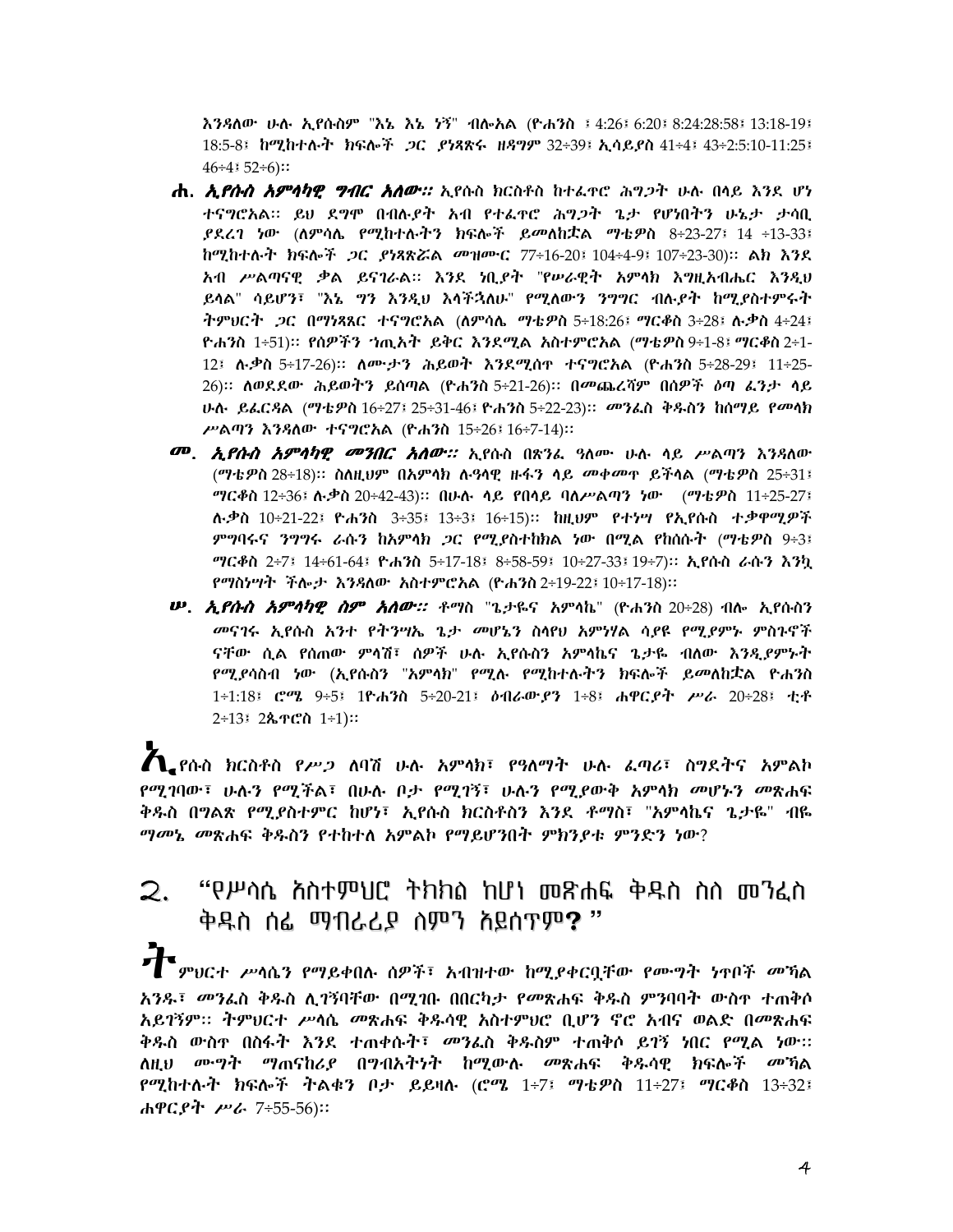▌▌ሐዋርያው ጳውሎስ ጽሑፎች ውስዋ፣ ሐዋርያው በሰላምታው ውስዋ አብና ወልድን ሲጠቅስ መንፌስ ቅዱስን አልጠቀሰም፣ "ከአባታችን ከእግዚአብሔር፣ ከጌታም ከኢየሱስ ክርስቶስ ጸ*ጋ*ና ሰሳም ለእናንተ ይሁን" (ሮ*ሜ* 1÷7)። አብና ወልድ የተለያዩ አካሳት እንደ ሆኑ ሁሉ *መን*ፌስ ቅዱስም የራሱ *ማንነት ደ*ለው አካል ቢሆን ኖሮ በዚህ ክፍል *መ*ንፌስ ቅዱስ ሊጠቀስ ይገባ ነበር። ኢየሱስ፣ "ከአብ ሌሳ ወልድን የሚያውቅ የለም፤ ከወልድና ወልድ ራሱ *ፌ*ቅዶ ከሚገልተሳቸው ሌሳ አብን የሚያውቅ የለም" (ማቴዎስ 11÷27) በሚለው *ንግግ*ሩ ውስተ፣ *መን*ፌስ ቅዱስን አሳካተተም፡፡ *መን*ፌስ ቅዱስ ራሱን የቻለ ሀልውና ደለው አምሳክ ቢሆን ኖሮ *አብና ወ*ልድን እንደሚደውቅ፣ አብና ወልድም *መን*ፌስ ቅዱስን እንደሚደውቁ *መ*ጠቀስ ነበረበት፡፡ ኢየሱስ፣ "ነገር *ግ*ን ስለዚ*ያች ቀን ወይም* ስለዚ*ያች* ሰዓት ከአብ በቀር፣ የሰማይ መሳእክትም ሆኑ፣ ወልድም ቢሆን፣ ምንም አያውቅም" (ማርቆስ 13÷32) በሚለው ንግግሩ ውስዋ፣ "ከአብና ከመንፌስ ቅዱስ በስተቀር" የሚለውን ንግግር መናገር ነበረበት፡፡ የሐዲስ ኪዳን ቅዱሳን በራእ*ያቸው ው*ስዋ አበና ወልድን እንጂ፣ *መን*ፈስ ቅዱስን እንደ ተመለከቱ አንጻችም ጊዜ አልተጠቀሰም (ሐዋርያት ሥራ 7÷55-56)።

 $\bigoplus$ ክ እንደዚሁ ሁሉ፣ ይህን ዋይቄ የሚጠይቁ ሰዎች እነዚህ መጽሐፍ ቅዱሳዊ ምንባባት በተብራሩበት *መ*ልኩ፣ አብና ወልድ ተጠቀሰው *መን*ፌስ ቅዱስ ደልተጠቀሰባቸውን ክፍሎች በማሳየት፣ *መን*ፌስ ቅዱስ ያለመጠቀሱ ያለመኖሩን የሚያመለክት ነው ለሚል ትንታኔ ይዳረ*ጋ*ሉ።

 $\boldsymbol{\varphi}_{\scriptscriptstyle{\mathit{g}},{\scriptscriptstyle{\mathit{0}}}$ ት መጻሕፍት በመንፌስ ቅዱስ ቀዳሚይ መሪነት እንደ ተጻፉ መጽሐፍ ቅዱስ ያስረዳል (1ጴዋሮስ 1÷21)፡፡ እንዲሁም የሥሳሴ አካሳት አንዱ የሌሳውን ክብር እንደሚሻና *መን*ፌስ ቅዱስም የአብንና የወልድን ክብር እንደሚፌልግ *መ*ጽሐፍ ቅዱስ በግልጽ *ደ*ስተምራል፣ "የእውነት መንፌስ በመጣ ጊዜ ወደ እውነት ሁሉ ይመራችኋል። እርሱ ከራሱ አይናገርም፤ የሚሰማውን ብቻ ይናገራል፤ እንዲሁም ወደ ፊት ስለሚሆነው ይነግራችኋል፤ የእኔ ከሆነው ወስዶ እንድታውቁ በማድረግ ያከብረኛል" (ዮሐንስ 16÷13-14)። ከእነዚህ ሁለት መሠረታዊ *ነ*ጥቦች የምንማረው ቀ<u>ጭ ነገር፣ መጽሐፍ ቅዱስ በመንፈስ ቅዱስ መሪ</u>ነት የተጻፌ መጽሐፍ ከሆነ እንዲሁም የመንፌስ ቅዱስ አብና ወልድን ማክበር እንጂ ራሱን ከፍ ማድረግ ዐሳማው *ካ*ልሆነ በ*መን*ፌስ ቅዱስ ቀዳማይ ጠንሳሽነት የተጻፉት ቅዱሳት *መ*ጻሕፍት አብና ወልድን *ግክ*በር *ቀዳግይ* ዐሳማቸው ቢሆን ሊደስደንቀን አይገባም፡፡ ርእስ ጕ*ዳ*ዶን ግልጽ *ደ*ደርገው ከሆነ አንድ ምሳሌ ልጠቀም። እኔ ከሁለቱ ልጆቼና ከባለቤተ *ጋ*ር ወደ ሶደሬ ለመዝናናት ሂድን እንበል፡፡ ከቤተ ሰባችን አባሳት *መካ*ከል አንዱ ፎቶ ሲ*ያነግ*፣ የተቀረነው ፎቶ ይነሣል፡፡ በተለይ ፎቶዎቹ ታዋበው ሲመጡ በብዙ ፎቶዎች ላይ እኔ የለሁም፤ ይህ የሆነበት ምክንያት በርካታ ፎቶዎችን ያነሣሁት እኔ ስለሆንሁ እንጂ እኔ በቦታው ስላልነበርሁ አይደለም። በአብዛኞቹ ፎቶዎች ሳይ አልታየሁም ማለት የለሁም ነበር ማለት አይደለም።

ን ፡፡<br>በአተጠቀሰ የለም የሚለውን የሙግት አካሄድ፣ የሥነ አመክንዩ ምሁራን፣ "አርጊው*ሙ*ንተም *ኤክ*ስ ሳይለንሺ*ዎ*""<sup>3</sup> በማለት የሚጠሩት ስሑት ሙუት ነው:: ይህ ሙუት፣ "መኖሩ ካልተጠ ቀሰ የለም ማለት ነው" በሚለው አባዜ የተለከፌ ነው። ጸሓፊው ወይም ተና*ጋ*ሪው ይጠቀስ የተባለውን አካል ወይም ርእሰ ጕዳይ ያለመዋቀሱ ብዙ አማራጭ ምክንያቶች ሊቀርቡለት ይገችሳል [ለምሳሌ (1) ጸሓፊው ከሚጽፍበት ዐሳማ አንጻር መዋቀስ የሚፌልገውን ብቻ መዋቀሱ ያልጠቀሰው *ነገ*ር ሁሉ የለም ማለት ወደሚለው ድም*ጻሜ መ*ሄድ ስሕተት ነው:: (2) ጸሓ*ፌ*ውም

<sup>&</sup>lt;sup>3</sup> argument from silence (argumentum ex silentio).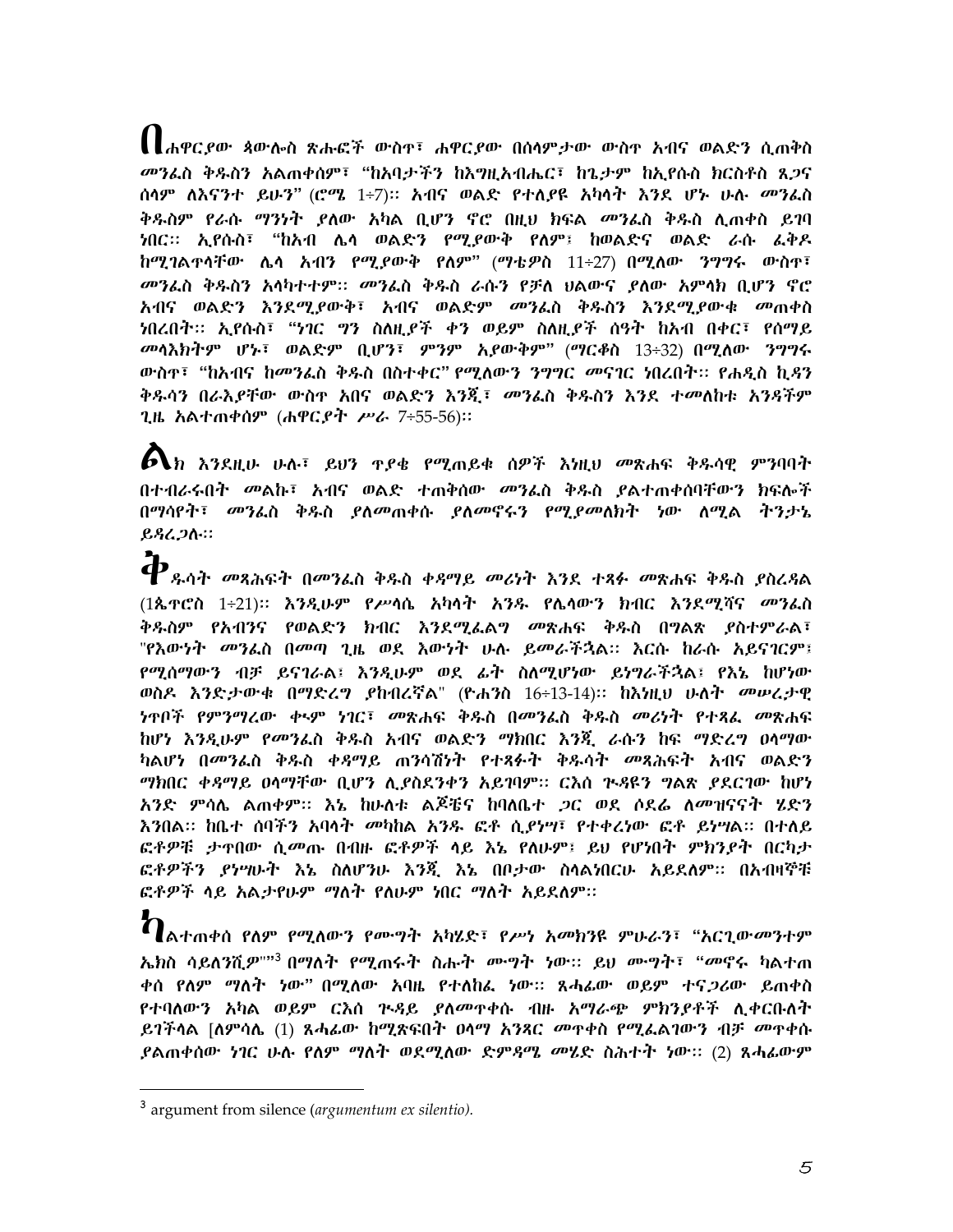ሆነ ተና*ጋ*ሪው አንድን ነገር የሚነግሩን በጒዳዩ ላይ ካላቸው *መ*ረዳት አንጻር ብቻ *መ*ሆኑን መዘንጋት የለብንም። (3) ጸሓፊው ወይም ተናጋሪው ጕዳዩን ቀዳማይ ተደራስያኑ ወይም *የንግግ*ሩ አድ*ማጮች* ጠንቅቀው ያውቁታል ስለዚህም ጕ*ዳ*ዩን መዋቀሴ አስፌሳጊ አይደለም ብሎ አስቦ ሊሆን ይችላል]። ጕ*ጻ*ዩ *ያ*ለመጠቀሱ በርካታ አማራጭ ሐሳቦች በሚቀርቡለት ሁኔታ "*ያ*ለመጠቀሱ *ያለመኖሩን የሚያ*ሳይ ነው" ማለት ስሕተት ነው።

 $\boldsymbol{\ell}$ <sub>ህ ዐይነቱ የሙግት አካሄድ ቅዱሳት መጻሕፍትንም ሆነ ነገረ መለኮትን በምናጠናባቸው</sub> *ጊዜደት አብዝተው የሚደጋዋሙ ችግሮች ናቸው። ሐዋርደው ጳ*ውሎስ ድንግል ስለ*መፀነ*ሷ አንዳችም ጊዜ አልተናገረም፤ ይህ ማለት ድንግል መፀነሷን አደምንም ነበር ወይም አደውቅም ነበር ማለት አይደለም። ዮሐንስ ወንጌል 20÷1 መግደሳዊት ማር*ያም* ወደ መቃብሩ ስፍራ እንደሄደች ሲገልጽ፣ *ማርቆ*ስ 16÷1 ደ*ግ*ሞ፣ "መግደሳዊት ማር*ያም*፣ የ*ያ*ዕቆብ እናት ማርያምና ሰሎ*ሜ*" አብረው እንደ ሂዱ ገልጾአል። ማቴዎስ 28÷1 ደግሞ፣ "መግደሳዊት *ግርያምና* ሁለተኛዪቱ *ግርያም"* ወደ *መ*ቃብር እንደ ሄዱ ገልጾአል። ዮሐንስ ያልነገሪንን ጕዳይ ግርቆስና (የያዕቆብ እናት ማርያምና ሰሎሜ) ማቴዎስ (ሁለተኛዪቱ ማርያም) መንገራቸው ክፍሎቹ ተደ*ጋጋፌ መ*ሆናቸውን የሚደሳይ ነው። ዮሐንስ መግደሳዊት ማር*ደ*ምን ብቻ መዋቀሱ፣ ሌሎቹ ሰዎች የሉም ማለቱ አይደለም። ዮሐንስ በመልእክቱ ውስዋ ያልንገረንን ነገር ሌሎቹ የወንጌል ጸሓፊዎች በዝርዝር ነግረውናል፤ ነገር ግን ሌሎቹ የወንጌል ጸሓፊዎች የነገሩንን ነገር ዮሐንስ *ደለመናገ*ሩ ጕ*ዳ*ዩን አደውቀውም ወይም ጕዳዩ የለም ማለት አይደለም<sup>4</sup>፡፡ ኢየሱስ ክርስቶስ በነበረበት ዘመን የነበረው ስመ ዋሩ አይሁዳዊ የታሪክ ጸሓፊ ዮሴፍ ወልደ ኮርዮን (Josephus) በጽሑፎቹ ውስዋ ሁሉ አንድም ጊዜ እንኳ ናዝሬትን አልጠቀሰም። ይህ ማለት ናዝሬት እርሱ በነበረበት ዘመን አልነበረችም ማለት አይደለም።

 $\prod_{\mathcal{L}}$ ካታ የሐዲስ ኪዳን ምንባባት አብና ወልድን የጠቀሱትን ያህል መንፌስ ቅዱስን ጠቅሰው ያለመገኘታቸው እሙን ነው። ይህ ማለት *ግን መን*ፌስ ቅዱስ የሚባል አካል የለም ማለት አይደለም። ሐዋርያው ጳውሎስ በሰሳምታው ውስዋ መንፌስ ቅዱስን ባይጠቅስም ሐዋርያው ጴዯሮስ በሰሳም*ታው ውስዯ መን*ፌስ ቅዱስን ከአብና ከወልድ *ጋ*ር አ*ያይ*ዞ ጠቅሶአል፣ "*እግዚአብሔር አብ* አስቀድሞ ካወቃቸው፣ *ኢየሱስ ክርስቶስን* ለመታዘዝ በደሙ ለተረጨትና በመንፈስ አማካይነት ለተቀደሱት ጸ*ጋ*ና ሰሳም ይብዛሳችሁ" (1ጴዋሮስ 1÷2)። ይህ ጳውሎስ በሰሳም*ታ ው*ስዋ *ያ*ልጠቀሰውን ነገር ጴዋሮስ ጠቅሶ *መገኘቱ ጳ*ውሎስ ያለጠዋቀሱ ሌሳ ትንታኔ <u>የሚቀርብለት እንጂ ያለመኖሩን የሚያሳይ ነው ብሎ ድምዳሜ መስጠት ስሕተት ነው፡፡ ለምን</u> አልተጠቀሰም ለሚለው ዋ*ያቄ መ*ጽሐፍ ቅዱስ **ግልጽ የሆ**ነ መልስ ስሳልሰጠን መልስ ናቸው የምንሳቸው ሁሉ ከግምት የሚያልፉ አይሆንም።

**1** ንዳንድ ምሁራን መንፌስ ቅዱስ ለምን አልተጠቀሰም ለሚለው ጕዳይ፣ "የአብና ወልድን ሰሳም*ታ* በአማኙ ልብ ውስዋ የሚያፌሰው *መን*ፌስ ቅዱስ ስለሆነ እንዲሁም አማኞች በውስጣቸው በሚሥራው ሥራ መንፌስ ቅዱስን ስለሚያውቁት ነው" የሚል አስተያየት አሳቸው፡፡ አንዳንዶች ደግሞ ጳውሎስ በሰሳምታው ውስዋ አብና ወልድን ብቻ መዋቀሱ፣ ሐዋር ደው በመልእክቶቹ ውስት ሊደንሽራሽራቸው የሚገቡ ሐሳቦችን ለማስተሳለፍ አብና ወልድን ብቻ መዋቀሱ በቂ ስለሆነ ነው ይላሉ። እነዚህ አስተያየቶች ምን ያህል አዋጋቢ ናቸው የሚለው ጕ*ዳ*ይ ከሰው ሰው የሚለደይ ቢሆንም በእርግጠኝነት የምንረዳው ጕዳይ፣ "ደለመጠቀስ

<sup>&</sup>lt;sup>4</sup> ከቅርብ ዓመታት ወዲህ አንዳን ሰዎች *መ*ጽሐፍ ቅዱስ እርስ በርሱ ይቃረናል ለሚለው ሙግታቸው ይህ ዐይነቱን የሙ**ግት አካሄድ ሲ**ጠቀሙ ይታያል። *መ*ጽሐፍ ቅዱስ እርስ በርሱ ይቃረናልን በሚለው ርእሰ <u>ጕዳይ ላይ ሰፊ ማብራሪደ ከፌለጉ በቅርቡ፣ የዚህ ጽሑፍ ጸሓፊ ከወንድም አማሪ መስፍን ጋር፣ "መጽሐፍ</u> ቅዱስ እርስ በርሱ ይቃረናልን?" በሚል ርእስ *ያዘጋ*ጁትን መጽሐፍ ይመለከታል።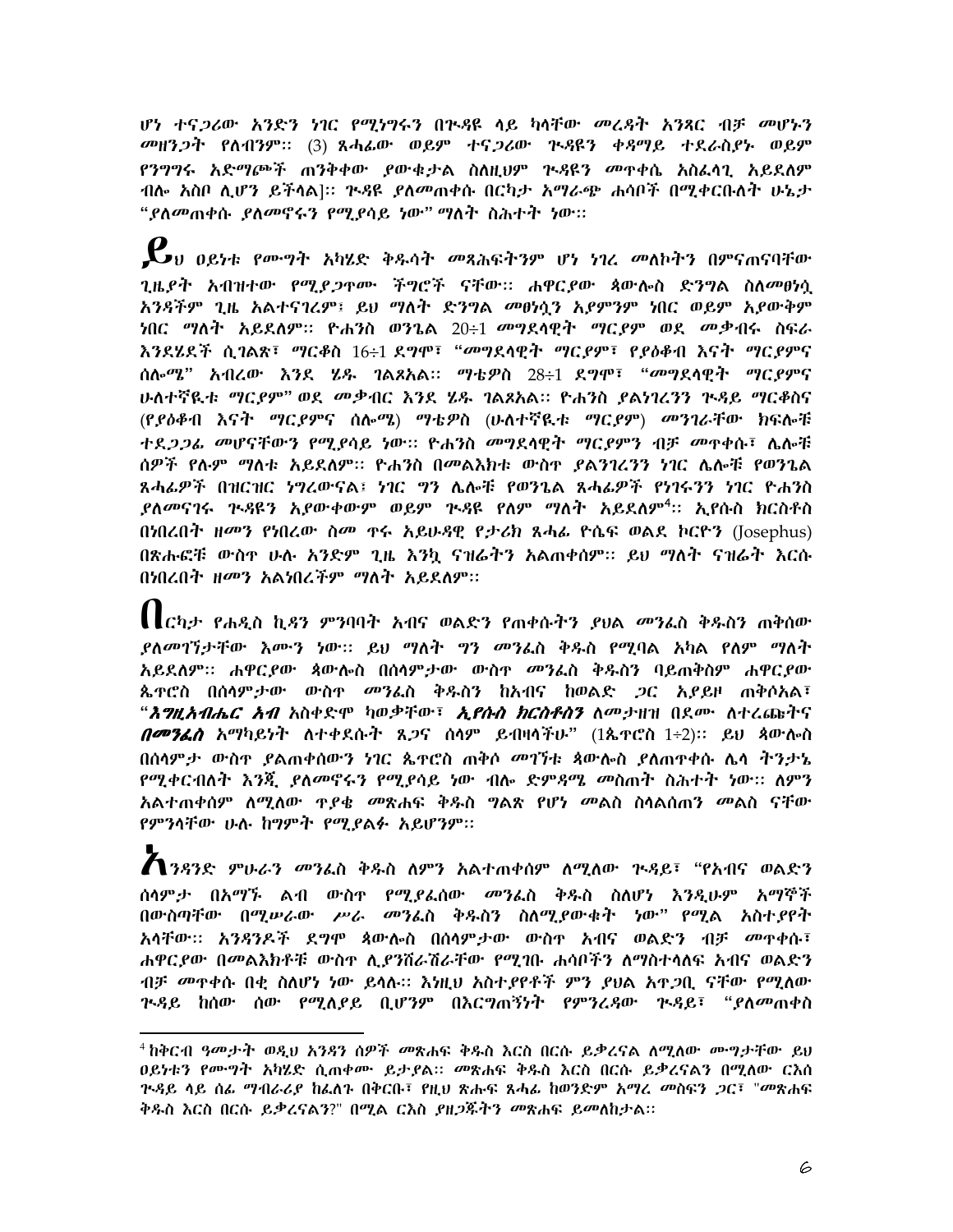*ያለመኖርን የሚያመለክት እንጻ*ልሆነ" ነው። ይህ ደ*ግ*ሞ የጳውሎስ ሰላም*ታ የመን*ፌስ ቅዱስን ያለመኖር የሚያስተምር አይደለም።

66 Q  $\bigwedge$  የሱስ ስለ እግዚአብሔር አብና ስለራሱ ባስተማረባቸው ቦታዎች ሁሉ፣ ስለ መንፌስ ቅዱስ ማስተማር ነበረበት" የሚል አስተያየት ስላላቸው፣ አንባብያን ሁለት ጕዳዮችን ልብ እንዲሉ ያስፌል*ጋ*ል:—

(1) ኢየሱስ ክርስቶስ ደቀ መዛሙርት ስለ መንፌስ ቅዱስ በግልጽ መረዳት የሚችሉት በበዓለ ኅምሳ ቀን ወደ ሕይወታቸው *መ*ዋቶ በውስጣቸው *መ*ኖር በማጀምርበት *ገ*ዜ ነው የማል አስተሳሰብ እንደ ነበረው ከወንጌሳቱ ትምህርት መረዳት ይቻሳል። ኢየሱስ ስለ መንፌስ ቅዱስ በስፋት ይተናገረው ታልፎ በሚሰተበት ሌሊት ነው (ዮሐንስ 14-16)፡፡ በዚሁ ዐውድ ኢየሱስ ከደቀ መዛሙርት እርሱ የሚለውን ነገር ሁሉ በግልጽ መረ*ዳ*ት የሚችሉት፣ መንፈስ ቅዱስ *መ*ዋቶ አብሮአቸው *መ*ኖር ሲጀምር እንደ ሆነ ገልጾአል (ዮሐንስ 14÷25-26፤ 16÷13-14)። ይህ <u>ጕዳይ ስለ መንፌስ ቅዱስ መረዳት የሚቻለው እርሱ ሲመጣና ማንነቱን ለሐዋርደቱ ግልዋልዋ</u> አድርጎ ሲነግራቸው ብቻ እንደ ሆነ የሚያስተምር ነው፡፡ ኢየሱስ ክርስቶስ፣ "ወልድን <u>የሚያውቀው አብ ብቻ ነው" (ማቴዎስ 11÷27) ለምን አለ የሚለውም ጕዳይ መታየት ያለበት</u> ከዚሁ አንጻር ነው። ደቀ *መ*ዛሙርት ኢየሱስ ይህን ከመናገሩ በፊት መንፈስ ቅዱስን የማደውቁ ከሆነ፣ "ወልድን የሚያውቁት አብና *መን*ፌስ ቀዱስ ናቸው" የሚል ንግግር በዚህ ዐውድ ውስተ ሊደስገባ ይችላልን? ልክ እንደዚሁ ሁሉ፣ "ስለዚደች ቀን ወይም ስለዚደች ሰዓት ከአብ በቀር፣ የሰማይ መሳእክትም ሆኑ፣ ወልድም ቢሆን፣ ምንም አይውቅም" (ማርቆስ 13÷32) በሚለው ቦታ መንፌስ ቅዱስን ቢያካትት ኖሮ አድማጩን ከማደናገር ውጪ ንግግሩ በአድማጮቹ ዘንድ አንዳችም እርባና ሊኖረው አይችልም።

(2) "ነገር ግን ስለዚያች ቀን ወይም ስለዚያች ሰዓት ከአብ በቀር፣ የሰማይ መሳእክትም ሆኑ፣ ወልድም ቢሆን፣ ምንም አደውቅም" (ማርቆስ 13÷32) በሚለው ምንባብ ውስዋ መንፌስ ቅዱስን *መ*ዋቀስ አስፈሳጊ አይደለም፡፡ *ነገሩን ግ*ልጽ የሚደደርገው ከሆነ አንድ ምሳሌ ሳቅርብ፡፡ የአንድ ድርጅት አስተዳዳሪ የሆኑ ሰው ለድርጅቱ ምክትል አስተዳዳሪ፣ "በፌታችን ባሉት ሳምንታት ሥራዬን ስመልቀቅ ወስኛስሁ፤ ይህን ምስጢር ማንም ሰው አያውቅም፤ አንተም ስማንም እንዳትናገር" ቢሉ፣ "ይህን ምሥጢር ማንም ሰው አያውቅም" የሚለው አነጋገራቸው የመሥሪያ ቤቱን ሥራተኞች ብቻ ታሳቢ ያደረገ እንጂ፣ የግለሰቡን ሚስት እንዲሁም ቤተሰብ ስለ ጕዳዩ አንዳችም ዕውቀት የሳቸውም ማለት ሳይሆን ይችሳል። መስማት ካለባቸው ሰዎች ውስዋ ያልሰሙትን ሰዎች እንጂ *መ*ስማተ ካለባቸው ሰዎች መኻል የሰሙትን ሰዎች የሚያከትት *ማ*ለት አያስፌል*ጋ*ቸውም። ምክንደቱም እነዚህ ሰዎች የመሥሪደ ቤቱ ሥራተኞች ስላልሆኑ *የመሥሪያ* ቤቱ ዐውድ ሲሆኑ አይችሉም። ልክ እንደዚሁ ሁሉ በማቴዎስ 11÷27 እና በማርቆስ 13÷32 ሳይ ስለ መንፌስ ቅዱስ መዋቀስ አንዳችም ጠቀሜታ የለውም።

"' 【【ራእይ እግዚአብሔርን የተመለከቱ ሰዎች፣ ኢየሱስንና አብን እንጂ መንፌስ ቅዱስን አልተመለከቱም፤ ይህም መንፌስ ቅዱስ ከአብና ከወልድ የተለየ አካል እንዳልሆነ የሚደመለክት *ነ*ው" የሚለው ሐሳብ ከላይ እንደ ተ*መ*ለከትነው፣ "ስላልተጠቀሰ የለም" የሚለውን ስሑት *የሙግት አካሄ*ድ የተከተለ ነው። ዮሐንስ በራእዩ *መጀመሪያ የተመ*ለከተው ኢየሱስ ክርስቶስን ብቻ እንደ ሆነ ተጠቅሶአል (ራእይ 1÷13-18)። የሥሳሴ ተቃዋሚዎች መንፌስ ቅዱስ ስሳልተጠ ቀሰ የለም የሚሉ ከሆነ፣ አብም አልተጠቀሰምና የለም ማለት ነውን? መጽሐፉ አቡቀለምሲሳዊ እንደ *መ*ሆኑ መጠን ተእምርታዊ ገለጻዎች ይበዙበታል፤ በዚህ መጽሐፍ ኢየሱስ ክርስቶስ እንደ

 $\neq$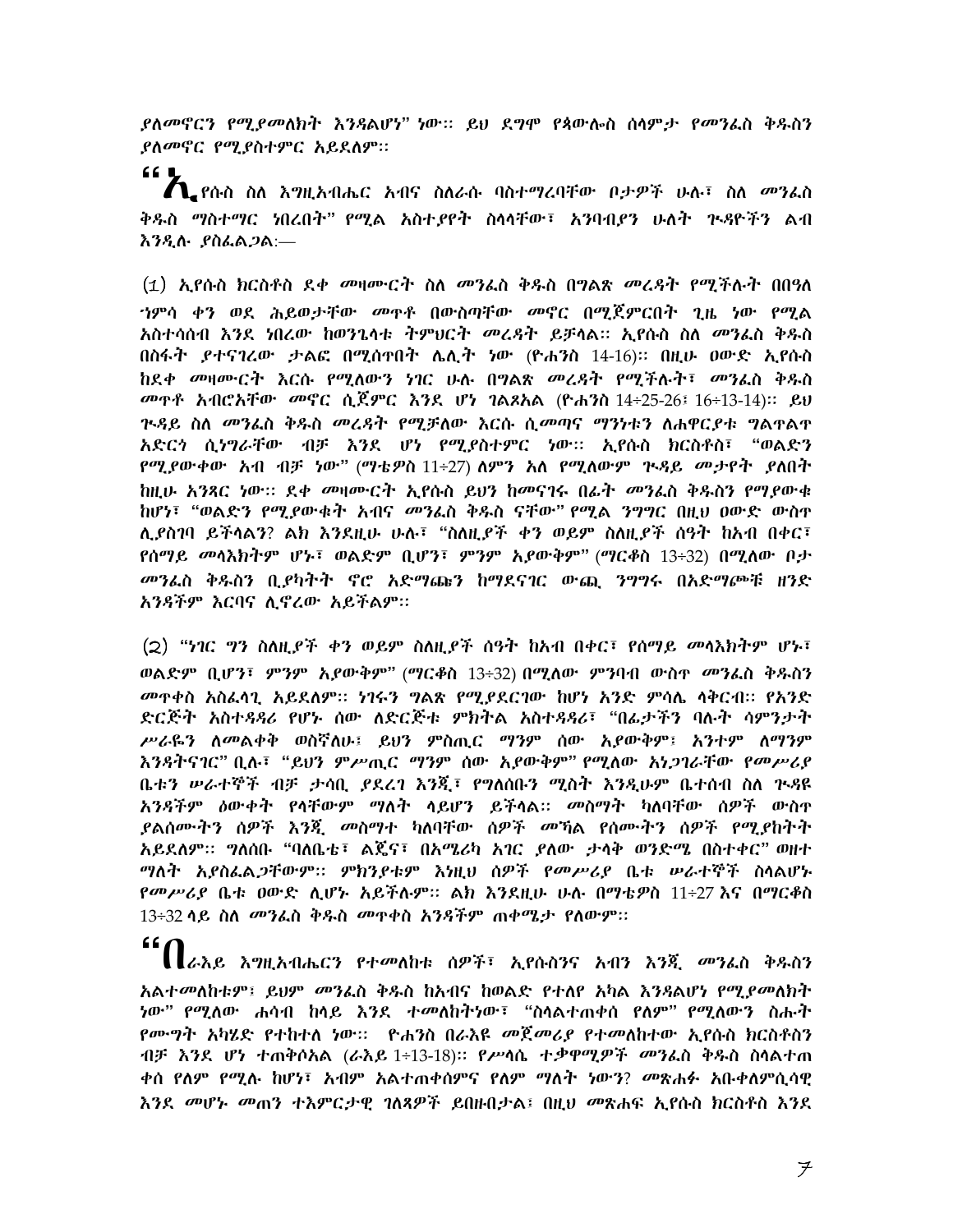በግ ተመስሎ *ያታ*የ ሲሆን (ራእይ 5÷6)፣ አብ ደግሞ በዙፋኑ ሳይ የተቀመጠ ሆኖ ቀርቧል (ራእይ 4÷2:9:10 ወዘተ)። ልክ እንደዚሁ ሁሉ መንፌስ ቅዱስ በትእምርታዊ ገለጻ፣ "በዙፋኑም *ፌት ካ*ሉት ከሰባቱ መናፍስት" (ራእይ 1÷4) እንዲሁም "ሰባቱ የእ*ግ*ዚአብሔር መናፍስት" (ራእይ 3÷1፤ 4÷5፤ 5÷6) ተብሎ ቀርቧል። "ሰባት ማናፍስት" የሚለውን ሐረግ ቃል በቃል በመተርጐም ሰባት መናፍት አሉ ማለት ስሕተት እንደ ሆነው ሁሉ፣ ኢየሱስንም ቃል በቃል አራት እግር ያለው በግ የሚባለው እንስሳ ነው ማለት ስሕተት ነው። በቅዱሳት መጻሕፍት ሰባተ ቀ<u>ኑዋር ፍጽምናንና ሙሉዕ</u>ነትን የሚደመለክት እንደ ሆነ ልብ ይሏል። ይህም የ*መን*ፌስ *የሚያመ*ለክት ነው። "ካልተጠቀሰ የለም" የሚለውን ስሑት የ*ሥነ አመክ*ንዮ አካሄድ ካስወገድን፣ ቅዱሳት *መጻሕ*ፍት ስለ መንፌስ ቅዱስ የሚያስተምሩን እጅግ በርካታ ትምህርቶች አሉ።

#### 3. "የሥሳሴ አስተምህር" ስድነት አንገብጋቢ ጉዳይ ከሆነ፣ መጽሐፍ ቅዱስ *እ*ስተምህሮውን ግልጽ በሆነ መንገድ ስምን አሳብራራውም**?**"

 $\boldsymbol{f}$  ምህርተ ሥሳሴን አስመልክቶ ከሚቀርቡ ዋያቄዎች መኻል አንዱ፣ "የሥሳሴ አስተምህሮ *የድነት ቅድመ ሁኔታ ከ*ሆነ፣ *መ*ጽሐፍ ቅዱስ አስተምህሮውን ግልጽ በሆነና በማ*ያ*ሻማ *መ*ንገድ ለምን አሳቀረበውም" የሚለው ዋደቄ ተልቅ ቦታ የሚሰጠው ነው። ይህ ዋደቄ የሚጠይቁ ሰዎች አስተምህሮው *ግ*ልጽ የሚሆነው በምን መልኩ ሲቀርብ ነው ተብለው ሲጠየቁ፣ አብዛኞቹ የሚያቀርቧቸው አማራጮች መኻል የሚከተሉት ይገኙበታል፣ "እግዚአብሔር ሥሳሴ ነው"፣ "በእግዚአብሔር በባሕርይ አንድ በአካል ደግሞ ሦስት ነው"፣ "አብ አምሳክ እንደ ሆነ ሁሉ ወልድና *መን*ፌስ ቅ**ዱስም አም**ሳክ ናቸው"። በዚህ መልክ በማ*ደ*ሻማ መልኩ ያልቀረቡ መጽሐፍ ቅዱሳዊ ክፍሎች በሌሉበት ሁኔታ ትምህርተ ሥሳሴ የድነት ቅድመ ሁኔታ ነው እንዴት ሊባል ይችሳል?

 $\prod$ መሥረቱ ድነት በነገረ መለኮት ትምህርት በምናገኘው ነዋብ የሚወሰን ጕዳይ አይደለም። ሃምሳ ከመቶ ደገኙ ሰዎች ዘጠና ከመቶ ካገኙ ሰዎች ይልቅ በአደ*ጋ* ላይ ናቸው ወይም ሥሳሳ ከመቶ ደገኙ ሰዎች ድነት አሳገኙም ማለት በፍጹም አይቻልም። በእግዚአብሔር ዘንድ ተቀባይነት ለማግኘት የነገረ መለኮት ፌተና መውሰድ፣ በዚ*ደም የማለፊደ ነ*ዋብ ማግኘት አይደለም፡፡ ማዳን የእግዚአብሔር ድርሻ የሚደድንም እምነት ከእግዚአብሔር ዘንድ ብቻ የሚገኝ ነው (ሮሜ 3÷21-26፤ ኤፌሶን 2÷8-10፤ ቲቶ 3÷5-8)። ይህ እንዳለ ሆኖ፣ የሚያድን እምነት ዘወትር ርቱዕ አስተምህሮን የተከተለ ነው፡፡ በክርስትና የድነት አስተምህሮ ውስተ፣ በአ የሱስ ክርስቶስ የድንት ሥራ የማደምኑ ሰዎች ድንት ማግኘት አይችሉም የማለው ትምህርት፣ ድነት ትክክልኛ አስተምሀሮን በቅድመ ሁኔታ ውስዋ ያካተተ ጕዳይ ስለሆነ ነው። በአጠቃሳይ ዐበይት በሚባሉ ክርስቲያናዊ አስተምህሮዎች ሳይ የተሳሳተ አቋም ያሳቸው ሰዎች ከድነት እንደሚኈድሉ ቃለ እግዚብሔር በግልጽ ያስተምራል (ሮሜ 16÷17-18).፡፡ እንዲሁም በደቂቃን/በንዑሳን ክርስቲያናዊ ትምህርቶች ላይ የተሳሳተ ምልከታ ያሳቸው ሰዎች የበሰለ ክርስቲያናዊ ሕይወት ባለቤት ሊሆኑ አይችሉም (ሐዋርያት ሥራ 18÷25-26)።

 $I\!\!\!CD_{\kappa$ ሐፍ ቅዱስን መሠረት ባደረገ መልኩ ክርስቲያኖች ስለ ትምህርተ ሥሳሴ ማወቅ ያለባቸው ትምህርት የቱ ነው? መጽሐፍ ቅዱስ "ሥሳሴ"፣ "ሦስት አካላት አንድ አምላክ"፣ ወዘተ የማሉትን ቃላት አይጠቀምም። አንድ ሰው እነዘህን ቃላት መጠቀም አልፌልግም ካለ ያለመጠቀም ሙሉ መብት አለው፡፡ *ነገ*ረ መለኮታው*ያን* እነዚህን ቃላት የቀመሩት አስተምህሮውን በግልጽ ለማስተማር ከመፌለግ ብቻ ነው፡፡ ነገር ግን አንድ ሰው እነዚህ ቃላት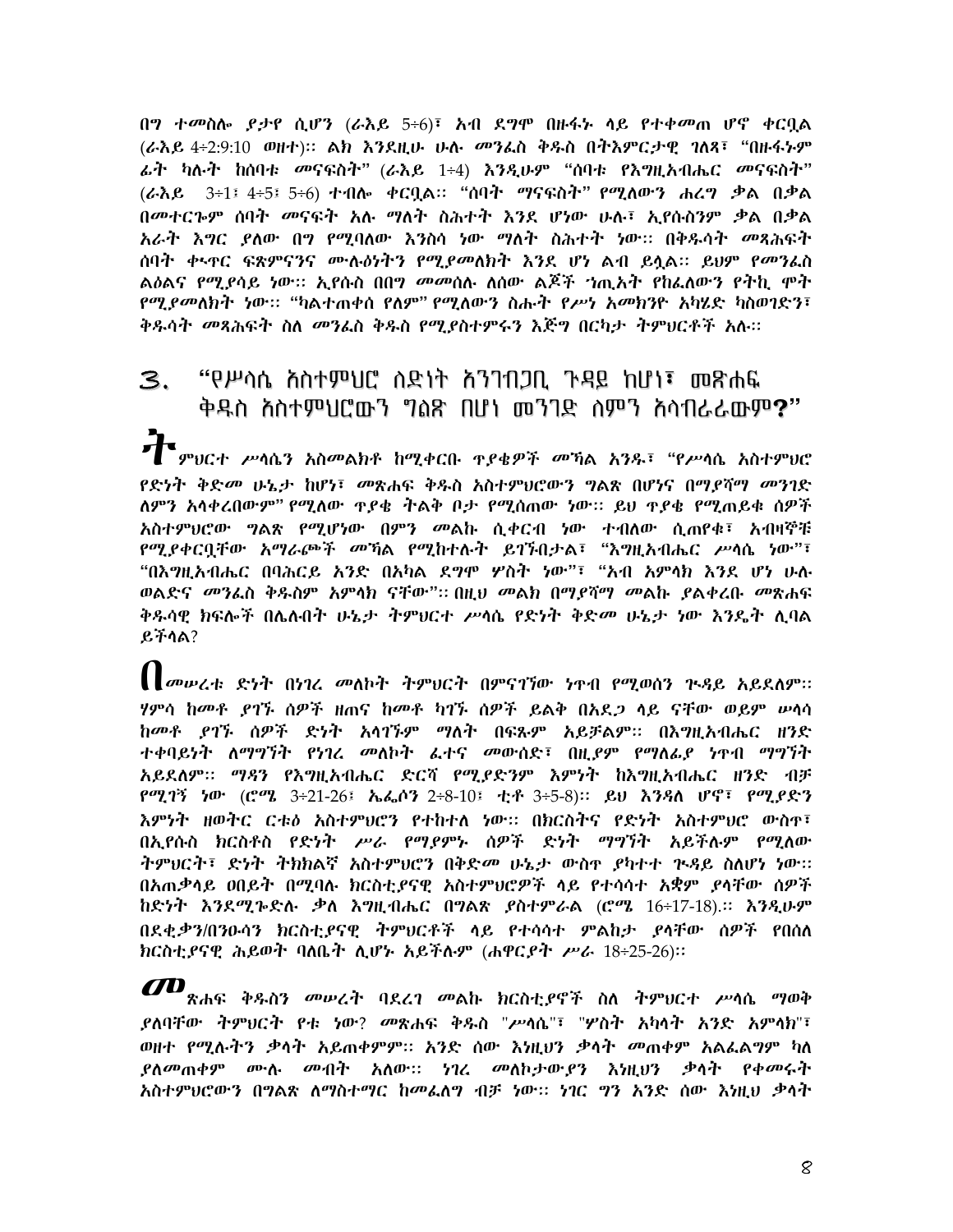የሚወክሉትን ትምህርት ክዶ መንግሥተ ሰማይ የእኔ ነች ማለት አይችልም። የደቀ መዝሙርነትም ሕይወት ራስን ለሥሳሴ ማለትም ለአብ፣ ለወልድና ለመንፌስ ቅዱስ በማስገዛት የሚጀምር ሕይወት ነው (ማቴዎስ-28÷19)። አንድ ሰው ኢየሱስ ክርስቶስ አምሳክ አይደለም የሚል እምነት ካለው ከክርስቶስ ጋር ትክክልኛ ግንኙነት ማድረግ አይችለም፡፡ ለዚህም ነው ኢየሱስ ክርስቶስ፣ "እኔ እርሱ ሃኝ ስሳችሁ እኔ እርሱ እንደ ሆንሁ ካሳመናችሁ፣ በኀጢአታችሁ ትሞታሳችሁ" (ዮሐንስ 8÷24) ያለው። ይህ ክፍል የኢየሱስ ክርስቶስን ማንነት ማወቅ የድነት ቅድመ ሁኔታ እንደ ሆነ የሚደስተምር ነው። እንደ ክርስተና አስተምህሮ ድነት የሚደባኙ ክርስቲያኖች አብ አምሳክ፣ ወልድ አምሳክ እንዲሁም *መ*ንፌስ ቅዱስ አምሳክ እንደ ሆ*ነ ማመ*ን ይኖርባቸዋል፡፡ ይህን ቅድመ ሁኔታ የሚደማሉ ክርስቲደኖች አብ አምሳክ ነው፣ ወልድ አምሳክ *ነ*ው፣ *መን*ፌስ ቅዱስ አምሳክ ነው የሚለው ትምህርት በሦስት አማልክት ማመን እንዳልሆነ ወይም አንዱ አምላክ ራሱን በሦስት ገጽ/መልክ የገለጸ አምላክ እንዳልሆነ ቢያውቁም *መ*ጽሐፍ ቅዱስንና የቤተ ክርስቲ*ያንን ታሪ*ክ በማጣቀስ አስተምህሮውን የማብራራት ዐቅም ሳይኖራቸው ይችላል፡፡ አስተምህሮውን ለአእምሮ በሚገባ መልኩ አሳብራሩም ማለት፣ አስተምህሮውን *አያምኑም ማለት አይ*ደለም። *መ*ጽሐፍ ቅዱስ ስለ አብ፣ ስለ ወልድና ስለ መነፌስ ቅዱስ የሚደስተምሬውን ትምህርት በተክክል የተረዱ ሰዎች፣ አስተምህሮውን ለአእምሮ ግቡዕ በሆነ መልኩ ለማብራራት የቤተ ክርስቲያን ታሪክንና በተወሰነ ደረጃ የሥነ አመክንዮን አካሄድ ማወቅ ይኖርባቸዋል፡፡ በተለይ በቤተ ክርስቲያን ታሪክ ይህን አስተምህሮ ለማብራራት የቤተ ክርስቲያን አባቶች *ደ*ደረጉትን ተረት ማወቅ ከእነዚህ አባቶች መኻል አስተምህሮውን ተሩ በሆነ መልኩ ያብራሩትን ሰዎች አካሄድ በትክክል ስለሚረዳ አስተምህሮውን ለሌሎች ማብራራት የሚከብደው  $7.8$   $6.8$   $R1$  $R3$  $P$ ::

 $\bigwedge$ ብዛኞቹ ምናልባትም ሁሉም መናፍቃዊ ትምህርቶች በአስተምህሮተ ሥሳሴ ሳይ የተዛባ አተደይ አሳቸው። ለዚህም ነው የነገረ መለኮት ምሁራን፣ "ትምህርተ ሥሳሴ በመናፍቃንና በክርስቶስ ቤተ ክርስቲ*ያን መ*ካከል *የቆመ የመለያ* ሰንደቅ *ነ*ው" የሚሉት። በአጠቃሳይ እንደ ሥሳሴ ያሉ ዐበይት ክርስቲያናዊ አስተምህሮዎችን መካድ የዘሳለም ዕድል ፌንታችንን ሊወስን አልደም ክርስቲደናዊ ብስለታችንን ሊደጨናግፍ ይችላል። ወበይት የሚባሉት ክርስቲደናዊ ትምህርቶችም መጽሐፍ ቅዱስ በራሱ መንገድ በግልጽና በስፋት ያብራራቸው አስተምህሮዎች ናቸው።

# $4.$  "ስንድ ሰው የሥሳሴን ስስተምህሮ ስይቀበስም የሚባስው የትኛውን ትምህርት ሲክድ ነው?"

 $\boldsymbol{\tau}$  ምህርተ ሥሳሴን የማይቀበሉ፣ በአንጻሩ በአስተምህሮው ሳይ የተለያየ አመለካከት ሳሳቸው ሰዎች የሚከተለውን ምክር መምከር እወዳለሁ፡፡ ምናልባትም ከሥሳሴ አስተምህሮ ይልቅ ኢሥሳሴደዊ አመለካከታቸውን ከዋቃት ለመከላከል የሚፌልጉ ነገር ግን ብሉደትና ሐዳሳት ሕጸጽ አልባ የሆኑ፣ የእግዚአብሔር እስትንፋሰ/አፊዎተ ቃል ናቸው የሚሉ ሰዎች የሚከተለውን **ዋደቄ ራሳቸውን እንዲጠይቁ በእግዚአብሔር ስም እጠይቃለሁ።** 

# 1. የአስተምህሮተ ሥሳሴ መሥረቶች ናቸው በሚባሉት ነዋቦን የሚቃረኑ መጽሐፍ ቅዱሳዋ ሙግቶች ያቅርቡ

# "<br>የአስተምህሮተ ሥሳሴ መጽሐፍ ቅዱሳዊ መሥረት" በሚባለው መጽሐፌ ሳይ፣ የሥሳሴ *ትምህርተ ቅዱሳት መጻሕፍትን መሠረት* ባደረ*ገ መ*ልኩ፣ በሚከተሉት ስድስት *መሠረተ* ነዋቦች ሳይ እንደ ተዋቀረ ገልጫለሁ፤ ይኸውም:—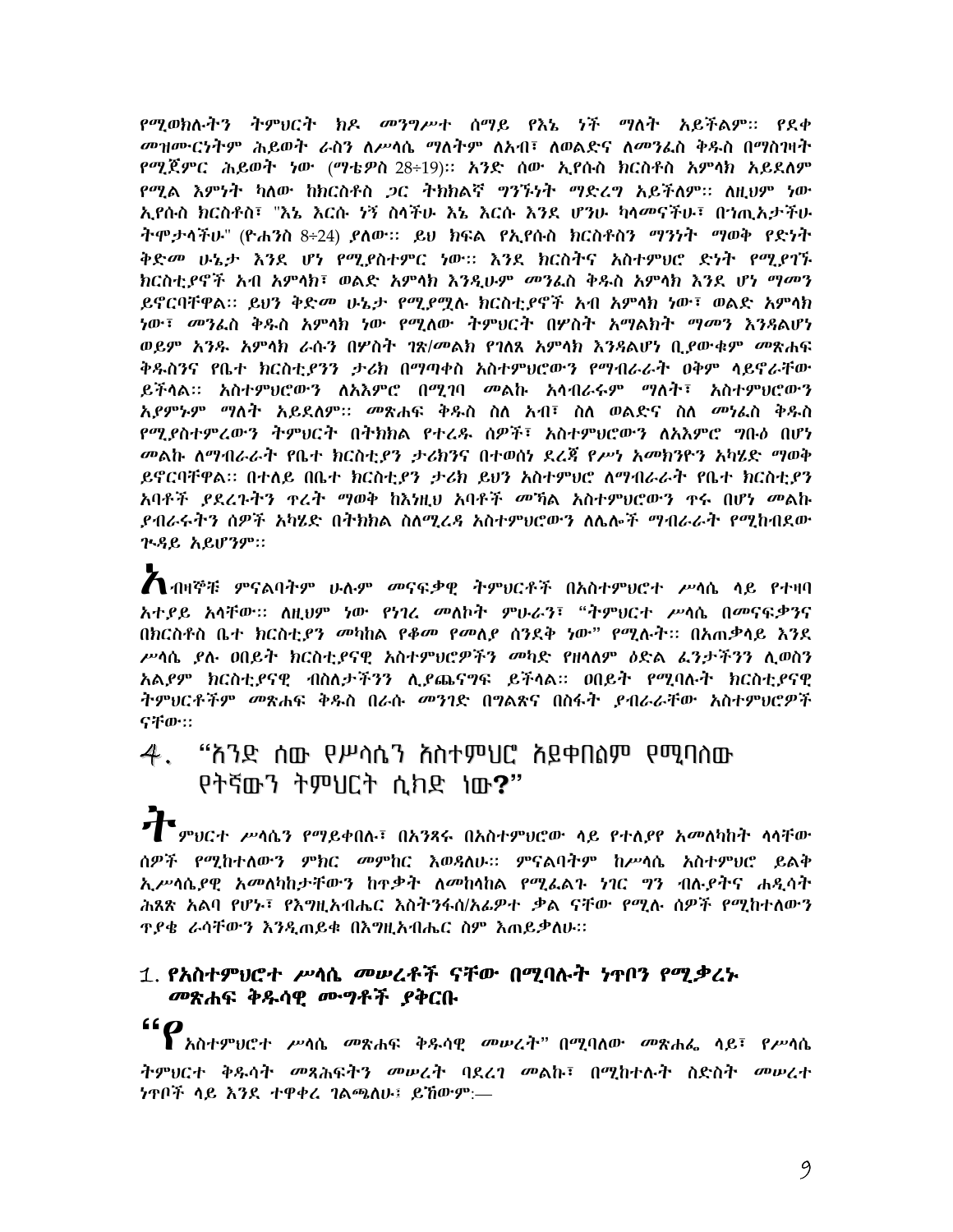- $\delta$ . ስንድ እግዚስብሔር ብቻ ስስ፡፡
- $\bar{e}$ . ይህ ሕንዱ እግዚአብሔር በብሱይ ኪዳን ያህዌ በሚል ስያሜ ይጠራ ነበር::
- $\mathbf{\hat{r}}$ , የጌታችን የኢየሱስ ክርስቶስ ስባት የሆነው እግዚስብሔር ስብ ስምሳክ ነው፡፡
- $\vec{0}$ . የእግዚአብሔር አብ ስጅ የሆነው ኢየሱስ ክርሰቶስ አምሳክ ነው፡፡
- $E$ . መንፈስ ቅዱስ እግዚአብሔር አግዚአብሔር ነው፡፡
- $\S$ . ስብ፣ መስድና መንፈስ ቅዱስ የተሰያዩ ስካሳት ናቸው፡፡

<sup>`</sup>ምህርተ ሥሳሴ የተሳሳተ አስተምህሮ ነው የሚል አቋም ያሳቸው ሰዎች፣ ከእነዚህ ስድስት መሠረተ ነዋቦች መኻል አንድ እንኳ የተሳሳተ መሆኑን ቃለ እግዚአብሔርን መሠረት ያደረገ አሳማኝ የሙግት ነዋብ ማቅረብ ይኖርባቸዋል፡፡ እንዲሁም ስሕተት ነው የሚለው አቋማቸው ከትምህርተ ሥሳሴ ውጪ ካሉ አስተምህሮዎች *ጋ*ር ያለው መስተ*ጋብር ምን እንደሚመ*ስል ማሳየት ይኖርባቸዋል። በአጠቃሳይ አንድ ሰው የትምህርተ ሥሳሴ አስተምህሮ የተሳሳተ ነው ለማለት ከእነዚህ ስድስተ *መሠረተ ነ*ዋቦች በኻል ቢ*ያን*ስ አንዱ ነዋብ ስሕተት ነው በማለት <u>እነዚህ ነጥቦች መጽሐፍ ቅዱሳዊ ናቸው ለሚለው ሙግት የሥሳሴ አማንደን ከሚደቀርቡት</u> የተሻለ ማስረ*ጃ ማቅረብ እንዲ*ሁም ሥሳሴ*ያውያን እነ*ዚህ መሥረተ ነዋቦች መጽሐፍ ቅዱሳዊ ናቸው ለማለት ከቃለ እ*ግ*ዚአብሔር የሚያቀርቧቸው ማስረጃዎች የተሳሳቱ *መ*ሆናቸውን በግልጽ ማሳየት ይኖርባቸዋል።

# 2. ግልጽ የሆነ አማራጭ ያቅርቡ  $\mathbf{G}$

<sub>፡</sub><br> ምህርተ ሥሳሴን አልቀበልም" ወይም "ትምህርተ ሥሳሴ ሰዎች ሊረዱት የማይችሉት ስውር ትምህርት ነው" ማለት ብቻ በራሱ በቂ አይደለም። ነገር ግን ትምህርተ ሥሳሴን ማመን ከሌለብን፣ *ማመን ደ*ለብን የትኛውን ትምህርት እንደ ሆነ ሊነገረን ይገባል። የሥሳሴ አማንደን *የትምህርት የሥ*ሳሴ አስተምህሮ *መሠረቶች* ናቸው የምንሳቸውን ከላይ የየናቸውን ስድስት *ነ*ዋቦች ስሕተት መሆናቸውን የሚያሳይ መሆን አለበት።

# 3. ታሪካዊ ማስረጃ ያቅርቡ

ን የመሆናቸው አካባቢ የሚያደር መልኩ መሠረተ እምነቴ ሀ፣ ለ፣ ሐ፣ መ፣ ተብሎ ይጠራል ማለት ብቻ በቂ አይሆንም። ነገረ ግን ክርስትና ክርስቶስ ኢየሱስን የሚያምን ማኅበረሰብ እንደ መሆኑ መጠን፣ ክርስትና ከተቈረቈረበት ጊዜ አንሥቶ እስከ ዛሬዎ ቀን ድረስ ለሁለት ሺህ ዓመታት ሲወርድ ሲዋሪድ የመጣ ሃይማኖት ነው። ለዚህም ነው ኢየሱስ ክርስቶስ፣ "እስከ ዓለም ፍጻሜ ድረስ ከእናንተ *ጋ*ር እሆናለሁ" (ማቴዎስ 28÷19-20) የሚል ተስፋ ለደቀ መዛሙርቱ የሰጠው። ይህ እውነት ከሆነ ቤተ ክርስቲያን ለሁለት ሺህ ዓመታት ስታምነውና ስታሳምነው የቆየችው መሥረተ እምነት፣ ሥሳሴያዊ ነው ወይስ እርሶ ትክክል ነው የሚሉት የሃይማኖት ድርጅት የሚደስተምረው ትምህርት። ለመልሶ ዐዋጋቢ የሆነ ታሪካዊ ማስረጃ ማቅረቦ እርግጠኛ ይሁኑ (የዚህ ጽሑፍ ጸሓፊ፣ ትምህርተ ሥሳሴ ቤተ ክርስቲ,ኖን ከተመሠረተችበት ጊዜ *አንሥቶ እ*ስከ ዛሬ ድረስ ስታምነውና ስታሳምነው የቆየችው *መሠረ*ተ እምነት ለመሆኑ፣ ከወንድም አማረ መስፍን *ጋ*ር በተምረት ባዘ*ጋ*ጀው መጽሐፍ ላይ በሰፊው ሞማቶአል)።